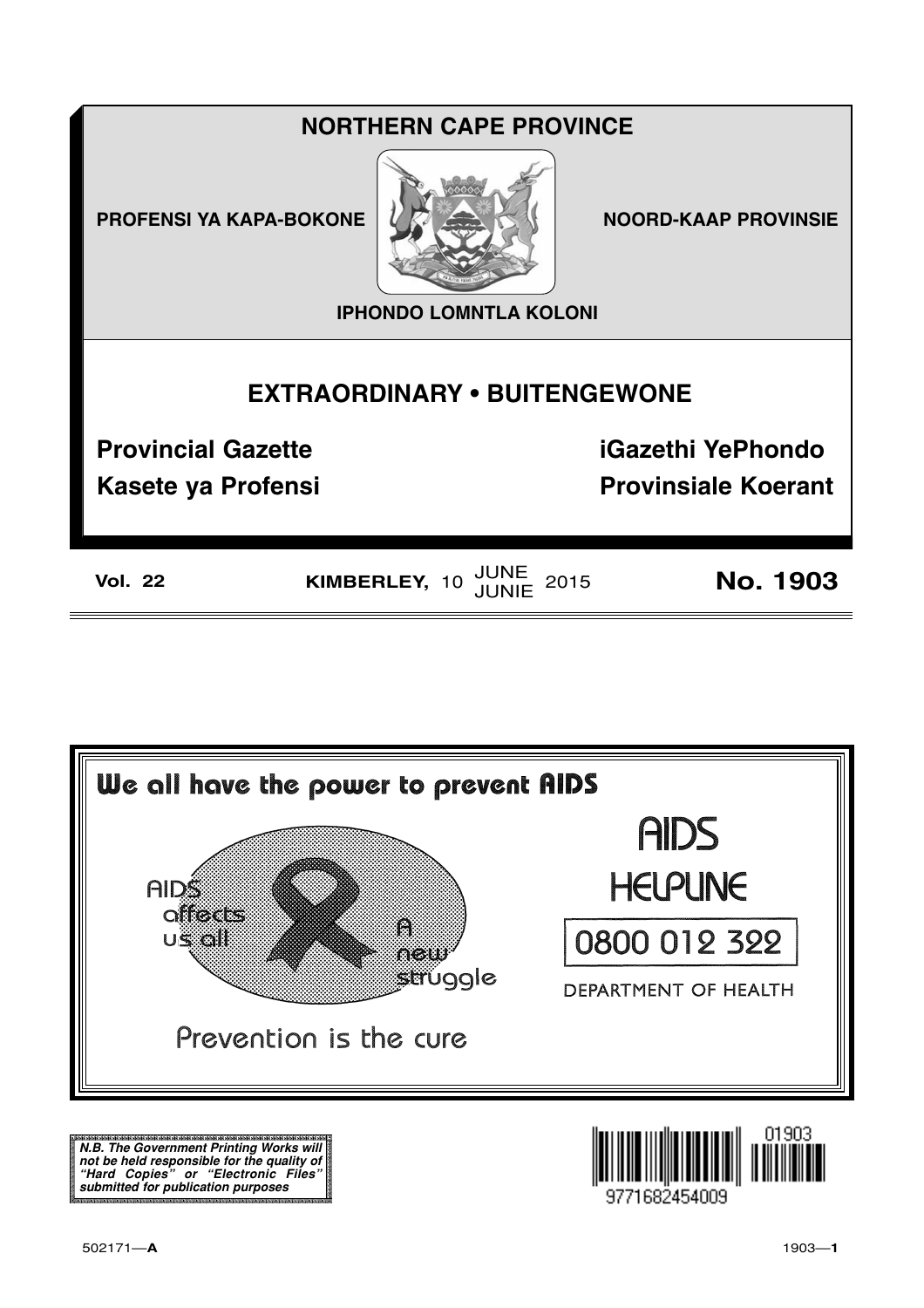# **DISCLAIMER:**

Government Printing Works reserves the right to apply the 25% discount to all Legal and Liquor notices that comply with the business rules for notice submissions for publication in gazettes.

National, Provincial, Road Carrier Permits and Tender notices will pay the price as published in the Government Gazettes.

For any information, please contact the eGazette Contact Centre on 012-748 6200 or email **info.egazette@gpw.gov.za**

## **CONTENTS • INHOUD**

| No.                   | No. | Page Gazette<br>No. |
|-----------------------|-----|---------------------|
| <b>GENERAL NOTICE</b> |     |                     |

50 Spatial Planning and Land Use Management Act (16/2013): John Taolo Gaetsewe District Municipality: Notice of intention to establish a District Municipal Planning Tribunal and District Appeals Authority ......................................... 3 1903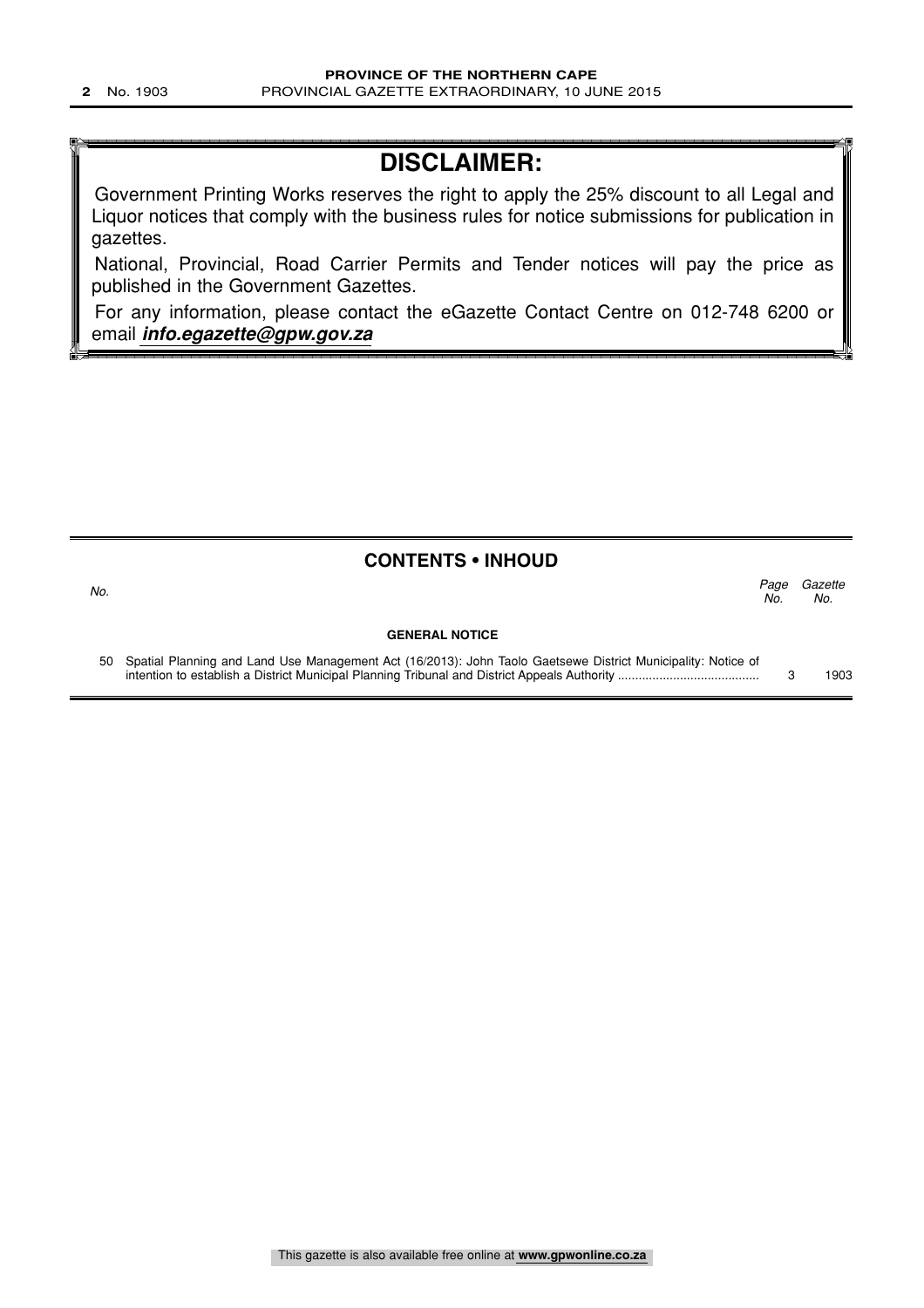## GENERAL NOTICE

#### **NOTICE 50 OF 2015**

Gen /2015

#### JOHN TAOLO GAETSEWE DISTRICT MUNICIPALITY

### NOTICE OF INTENTION TO ESTABLISH A DISTRICT MUNICIPAL PLANNING TRIBUNAL AND DISTRICT APPEALS AUTHORITY

#### CLOSING DATE: (30 JUNE 2015)

Notice is hereby given in terms of Section 34 and Section 51(6) of the Spatial Planning and Land Use Management Act, 2013 (Act 16 of 2013), read with Sections 7 and 20 of the Spatial Planning and Land Use Management Regulations: Land Use Management and General Matters, 2015 that the Local Municipalities of Joe Morolong, Ga- Segonyana and Gamagara have requested the John Taolo Gaetsewe District Municipality to establish both a District Municipal Planning Tribunal and District Appeals Authority on their behalf. The mentioned Local Municipalities is intending to enter into a multi-party agreement with the District Municipality.

Any comments objections must be submitted in writing to the John Taolo Gaetsewe District Municipality on or before 30 June 2015 at the address indicated below or by facsimile at 053 712 2502. Enquiries may be directed to Mr G van der Westhuizen during normal office hours at telephone 053 712 8700.

MP BOKGWATHILE (MRS) MUNICIPAL MANAGER PO BOX 1480 KURUMAN 8460